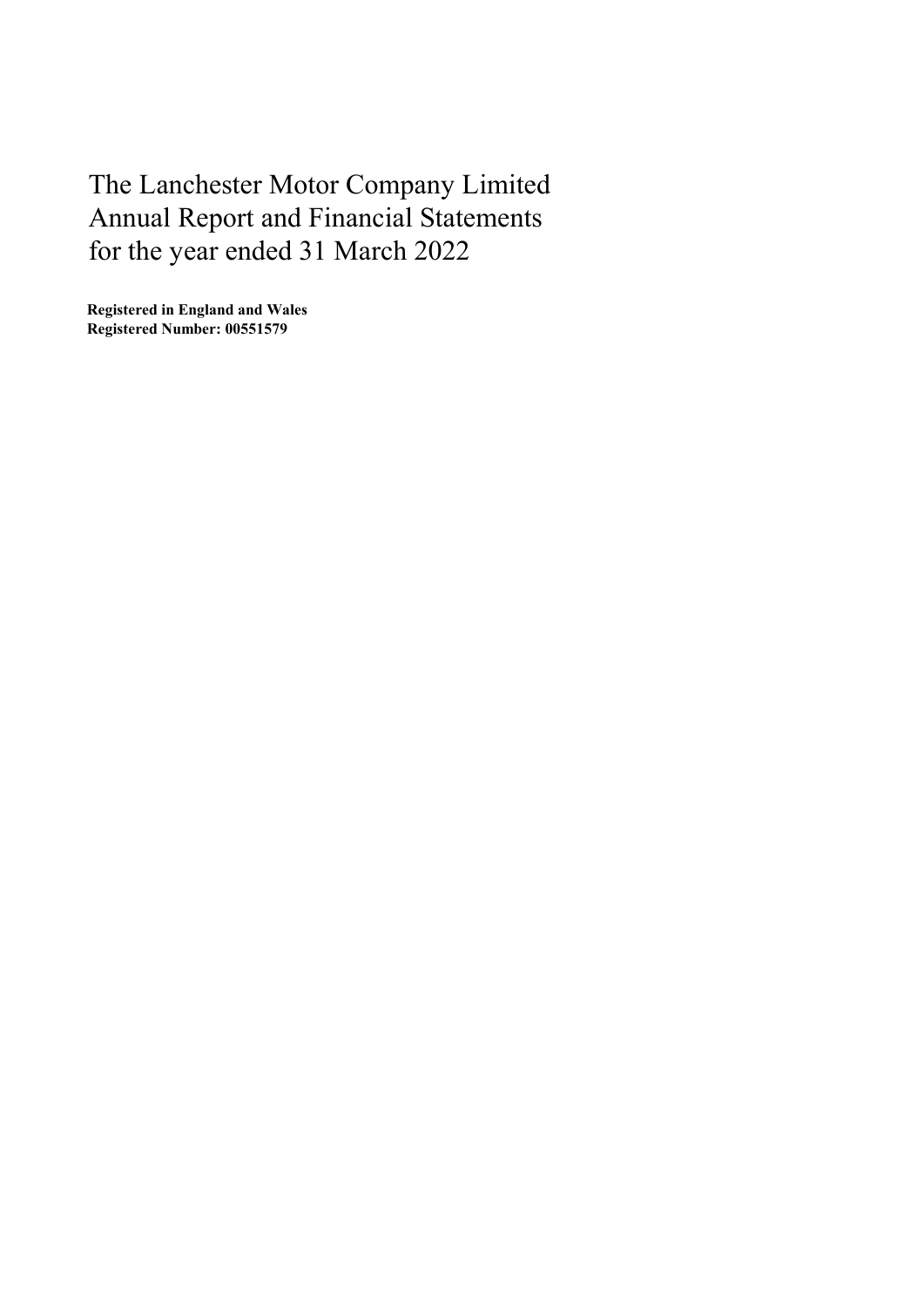# The Lanchester Motor Company Limited Annual Report and Financial Statements for the year ended 31 March 2022

## **Directors**

K.J. Benjamin A.J. Mardell

## Secretary

H.S. Cairns

## Registered Office

Abbey Road Whitley Coventry CV3 4LF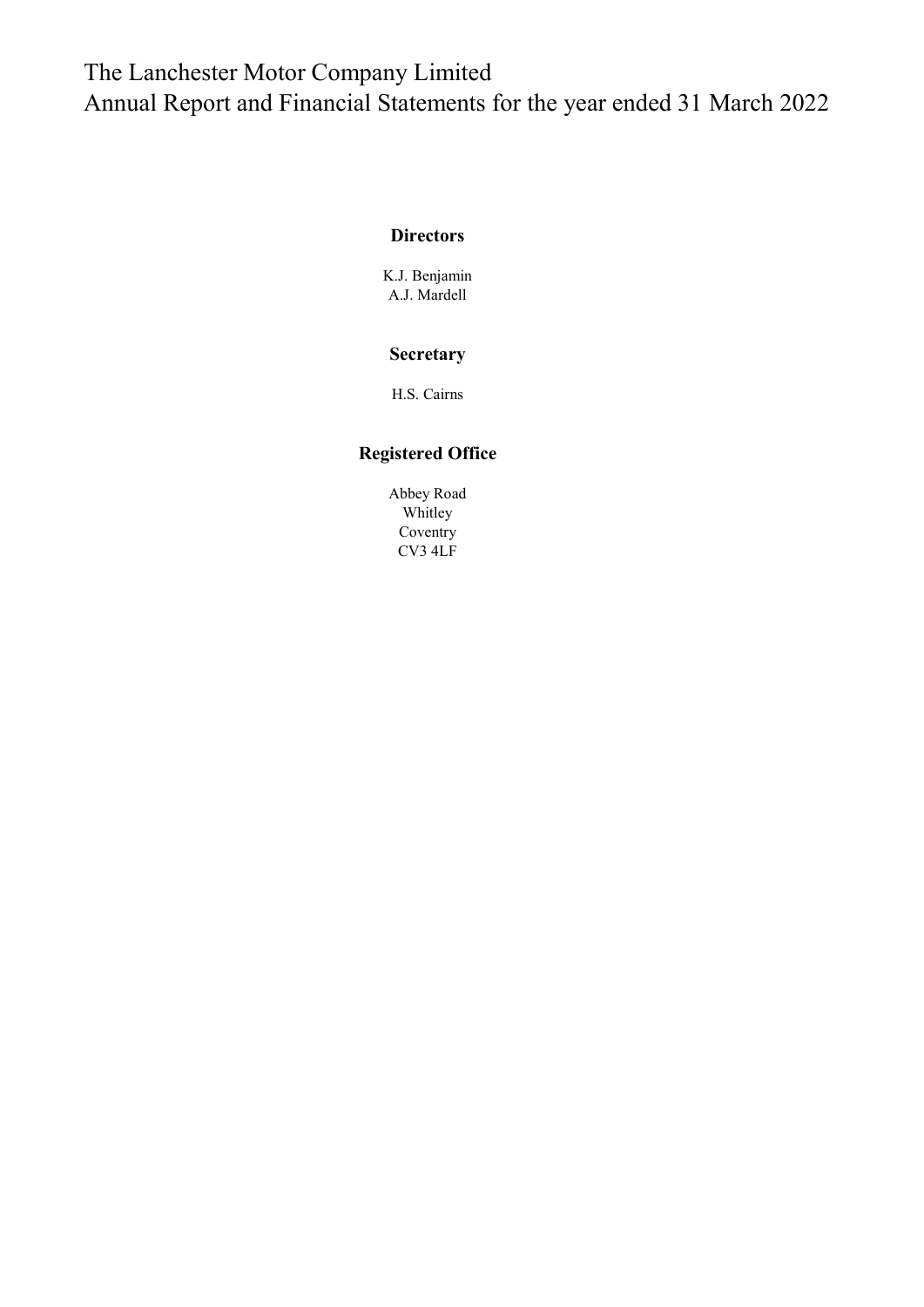# The Lanchester Motor Company Limited Annual Report and Financial Statements for the year ended 31 March 2022

# Contents

| Directors' report                  |  |
|------------------------------------|--|
| Income statement and Balance sheet |  |
| Notes to the financial statements  |  |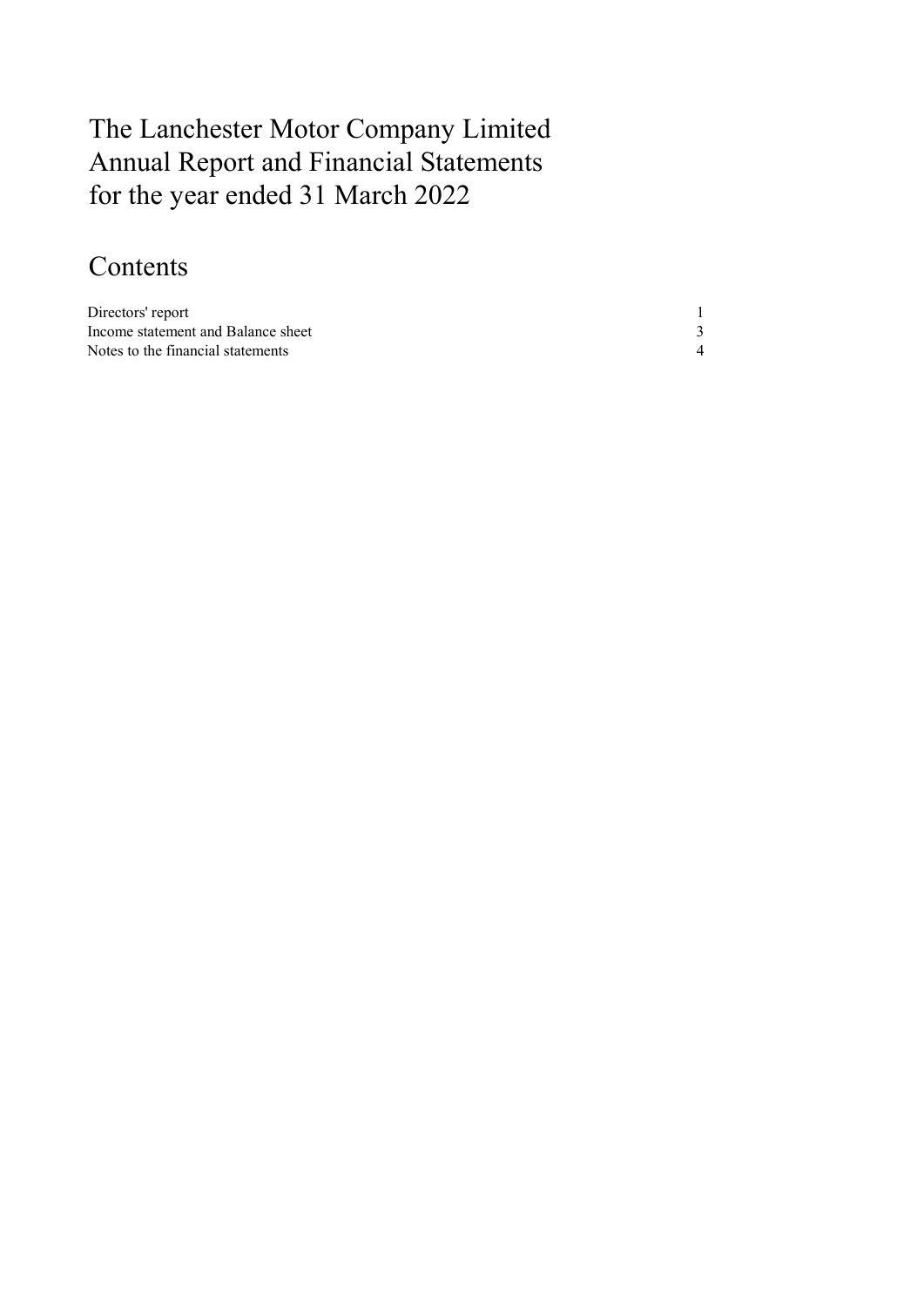# The Lanchester Motor Company Limited Annual Report and Financial Statements for the year ended 31 March 2022

## Directors' report for the year ended 31 March 2022

The directors submit the Annual Report and Financial Statements for the year ended 31 March 2022 for The Lanchester Motor Company Limited ("the Company").

## Activity

The Company is a wholly owned subsidiary of Jaguar Land Rover Limited. The Company did not trade during either the current or prior financial year.

## Review of business

The Company has been dormant as defined in section 1169 of Companies Act 2006 throughout the year and The Company has been dormant as defined in section 1169 of Companies Act 2006 throughout the year and preceding financial year. It is anticipated that the Company will remain dormant for the foreseeable future. Key performance indicators and principal risks are not considered necessary for an understanding of the development, performance or position of the business of the Company.

## Dividends

No dividend is proposed (2021: £nil).

## Board of Directors

The directors of the Company during the year and since the balance sheet date are as follows:

K.J. Benjamin A.J. Mardell

The Company's intermediate parent, Jaguar Land Rover Automotive plc, maintained director's liability insurance for all directors during the financial year.

## Strategic Report exemption

The Company has elected not to prepare a Strategic report. Under section 414B of the Companies Act 2006, the Company which, despite being part of ineligible group, otherwise qualifies as small and as such has taken advantage of the exemption available with regard to preparing a Strategic report.

## Going Concern

The directors have considered the going concern position of the Company at 31 March 2022 and the projected cash flows and financial performance of the Company for at least 12 months from the date of approval of these financial statements. The directors consider, after making appropriate enquiries and taking into consideration the current dormant status of the Company, that the Company has adequate resources to continue in operation as a going concern for the foreseeable future. Accordingly, the directors continue to adopt the going concern basis in preparing these financial statements.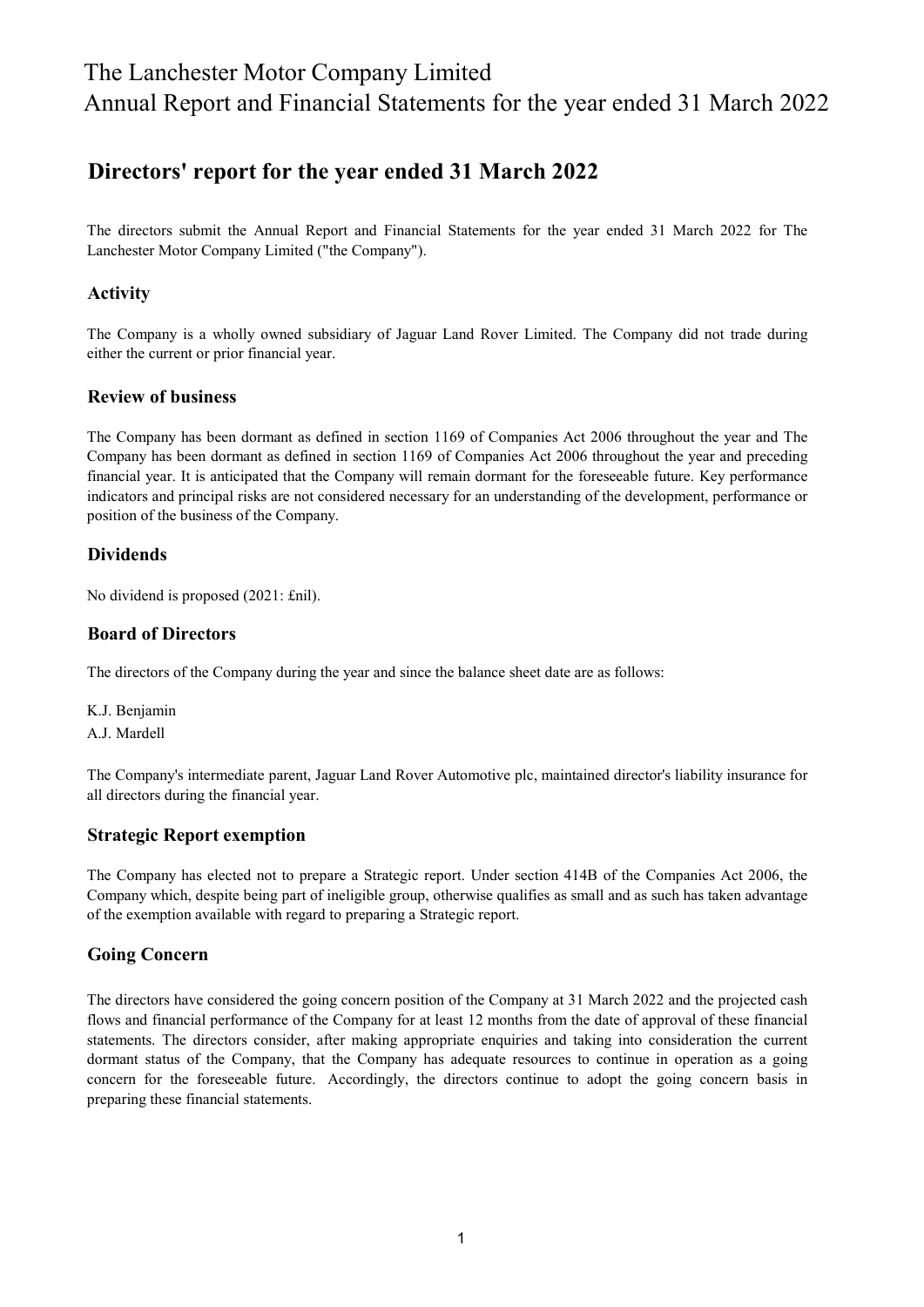## The Lanchester Motor Company Limited

Annual Report and Financial Statements for the year ended 31 March 2022

## Directors' report for the year ended 31 March 2022 (continued)

## Statements of directors' responsibility in respect of the Directors' report and the financial statements

The directors are responsible for preparing the Directors' report and the financial statements in accordance with applicable law and regulations.

Company law requires the directors to prepare financial statements for each financial year. Under that law they have elected to prepare the financial statements in accordance with with UK accounting standards and applicable law (UK Generally Accepted Accounting Practice), including FRS 102 "The Financial Reporting Standard applicable in the UK and Republic of Ireland".

Under Company law the directors must not approve the financial statements unless they are satisfied that they give a true and fair view of the state of affairs of the Company and of the profit or loss of the Company for that period.

In preparing these financial statements, the directors are required to:

- select suitable accounting policies and then apply them consistently;
- make judgements and estimates that are reasonable and prudent;
- state whether applicable UK accounting standards have been followed, subject to any material departures disclosed and explained in the financial statements;
- assess the company's ability to continue as a going concern, disclosing, as applicable, matters related to going concern; and

● use the going concern basis of accounting unless they either intend to liquidate the company or to cease operations, or have no realistic alternative but to do so.

The directors are responsible for keeping adequate accounting records that are sufficient to show and explain the Company's transactions and disclose with reasonable accuracy at any time the financial position of the Company and to enable the directors to ensure that the financial statements comply with the Companies Act 2006. They are responsible for such internal control as they determine is necessary to enable the preparation of financial statements that are free from material misstatement, whether due to fraud or error, and have general responsibility for taking such steps as are reasonably open to them to safeguard the assets of the company and to prevent and detect fraud and other irregularities.

#### Auditors

For the year ended 31 March 2022 the Company was entitled to exemption from audit under section 480 of the Companies Act 2006.

The members have not required the Company to obtain an audit in accordance with section 476 of the Companies Act 2006.

The directors acknowledge their responsibilities for complying with the requirements of the Act with respect to accounting records and the preparation of the accounts.

By order of the Board,

 $H_{2c}$ 

H.S. Cairns 6 June 2022 Company Secretary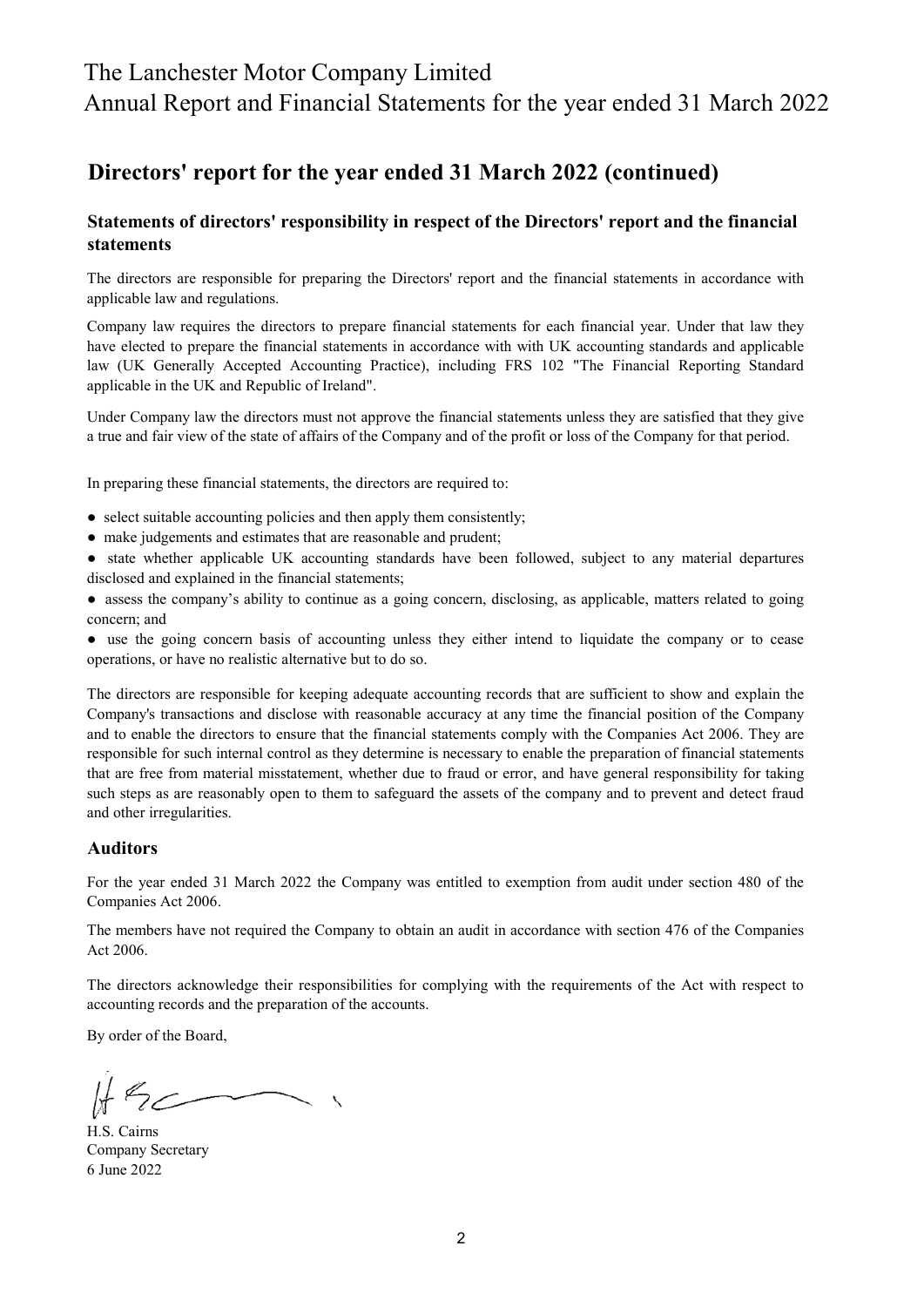# The Lanchester Motor Company Limited Annual Report and Financial Statements for the year ended 31 March 2022

### Income statement for the year ended 31 March 2022

During the year ended 31 March 2022 and the preceding financial year, the Company did not trade, received no income and incurred no expenditure. Consequently, the Company has made neither a profit nor a loss and has no recognised gains or losses.

#### Balance sheet as at 31 March 2022

|                                          | <b>Note</b> | 2022       | 2021 |
|------------------------------------------|-------------|------------|------|
| <b>Current assets</b>                    |             | £          | £    |
|                                          |             |            |      |
| Amounts owed by immediate parent company |             | 101        | 101  |
| <b>Net assets</b>                        |             | 101        | 101  |
| <b>Capital and reserves</b>              |             |            |      |
| Called-up share capital                  | 3           | <b>100</b> | 100  |
| Profit and loss account                  | 4           |            |      |
| <b>Total shareholder's funds</b>         |             | 101        | 101  |

Audit Exemption Statement:

a) For the year ended 31 March 2022 the Company was entitled to exemption from audit under section 480 of the Companies Act 2006 relating to dormant companies.

Directors' Responsibilities:

- a) The members have not required the Company to obtain an audit of its accounts for the year ended 31 March 2022 in accordance with section 476 of the Companies Act 2006.
- b) The directors acknowledge their responsibilities for complying with the requirements of the Act with respect to accounting records and the preparation of the accounts.

These accounts have been prepared in accordance with all provisions applicable to companies subject to the small companies regime.

The financial statements on pages 3 and 4 were approved by the Board of Directors on 6 June 2022 and were signed on its behalf by:

Director K. J. Benjamin

Registered Number: 00551579